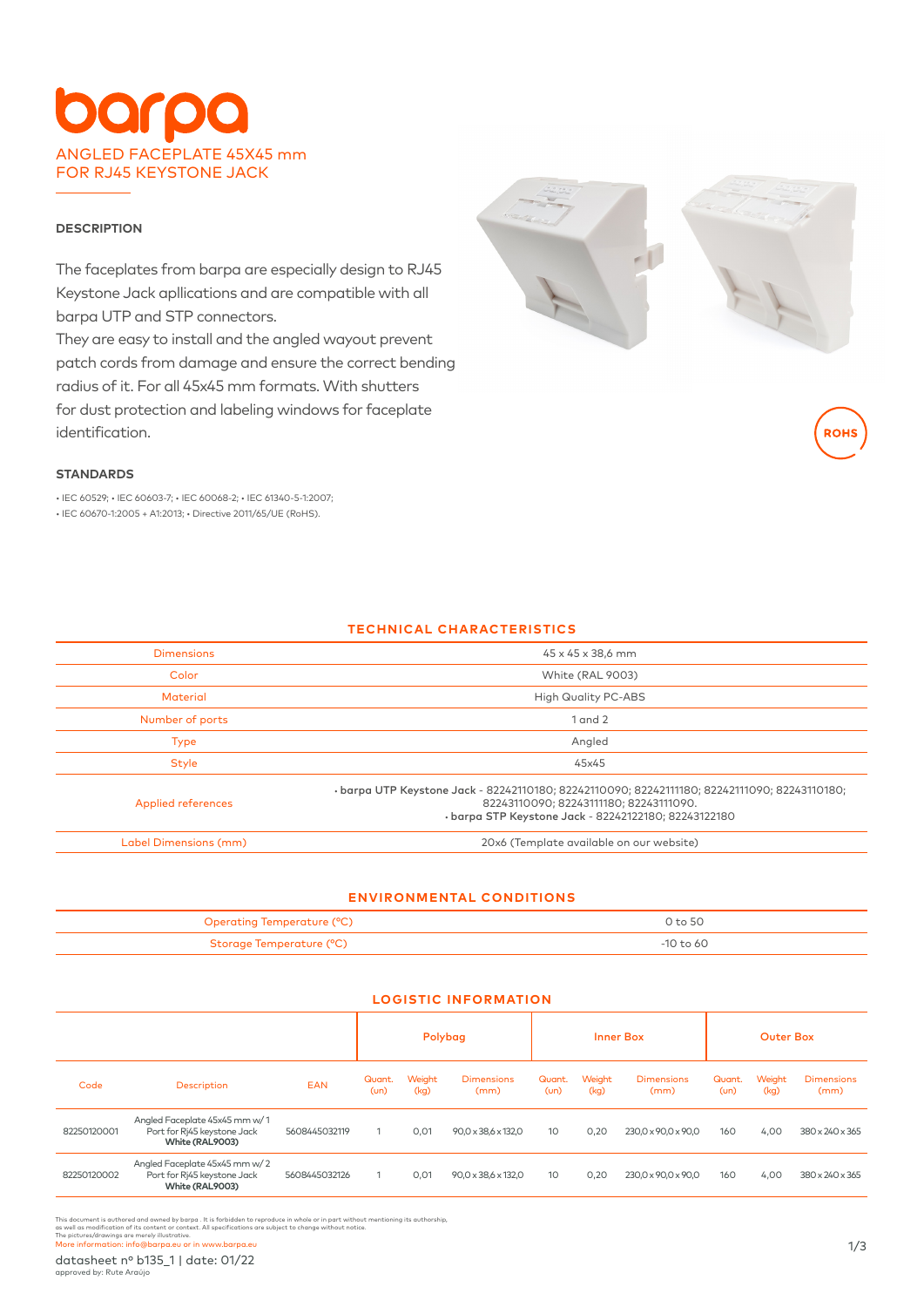

### **TECHNICAL DRAWING (mm)**

**1 PORT**













 $\overline{a}$ IE.

**2 PORT**







This document is authored and owned by barpa . It is forbidden to reproduce in whole or in part without mentioning its authorship,<br>as well as modification of its content or context. All specifications are subject to change

datasheet nº b135\_1 | date: 01/22

approved by: Rute Araújo